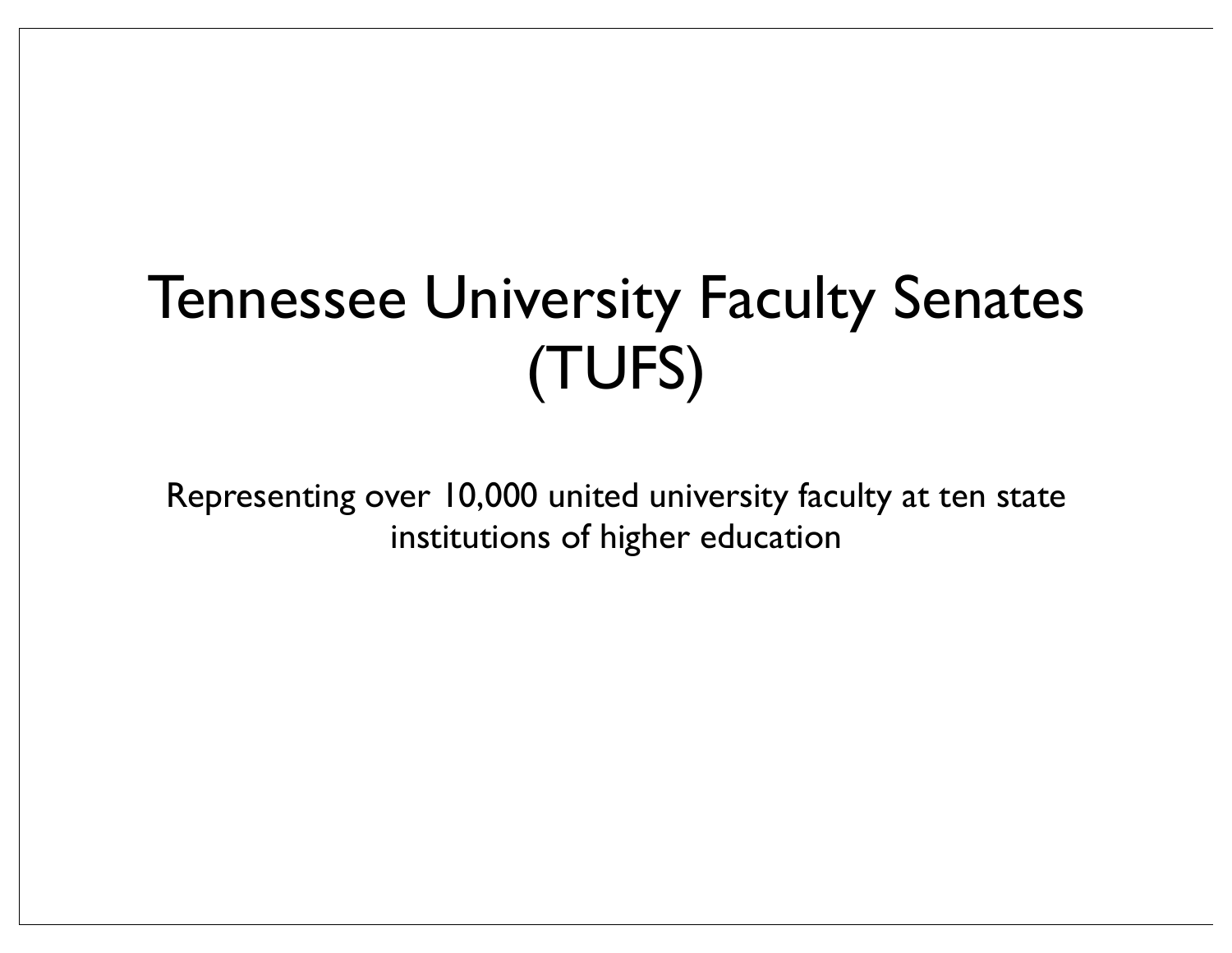## Member Institutions

- APSU
- ETSU
- MTSU
- TSU
- TTU • UTM
- U. of Memphis
- UTC
- UTHSC
- UTK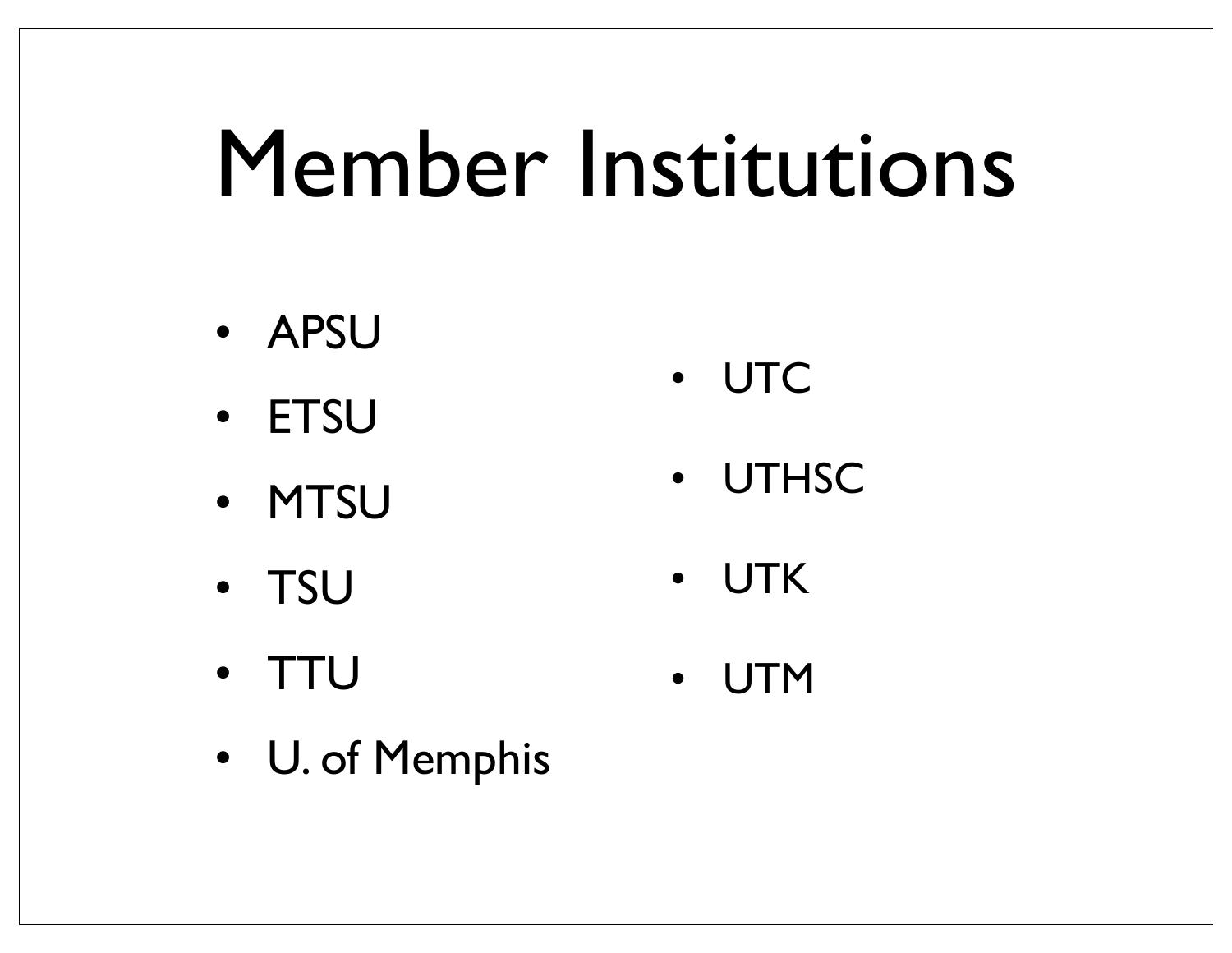# Origin

- Fred Alsop of ETSU and Tim Winters of APSU contacted John Nolt of UTK to discuss the idea of communication among Faculty Senates in the UT and TBR systems.
- And the rest is history ....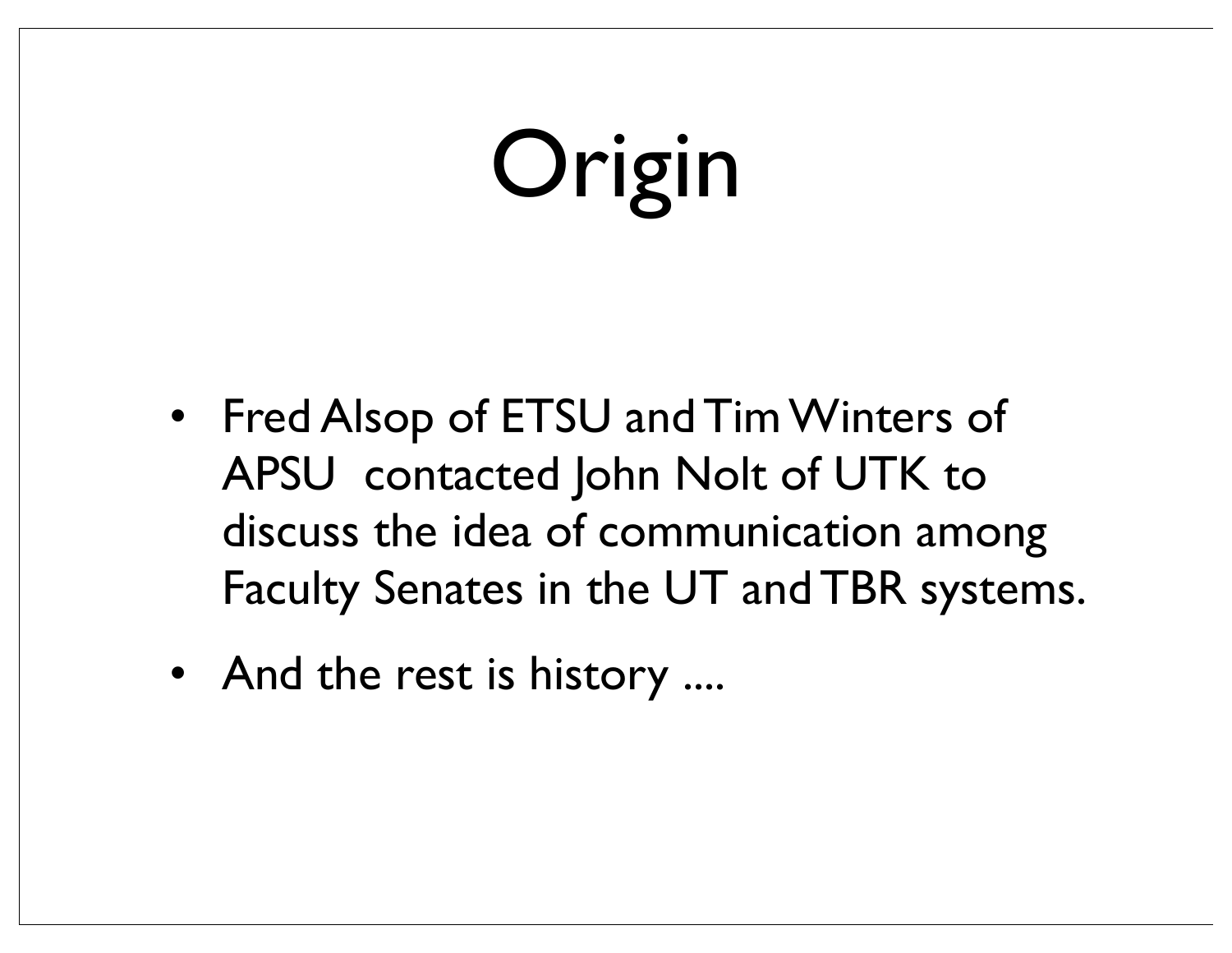# Purpose

- To facilitate communication and cooperation between the various Faculty Senates and Councils of the State of Tennessee's public universities
- To foster the role played by the Faculty in the shared governance of Tennessee's public universities
- To represent the missions, accomplishments and needs of public universities to state agencies and to the general public of the State of Tennessee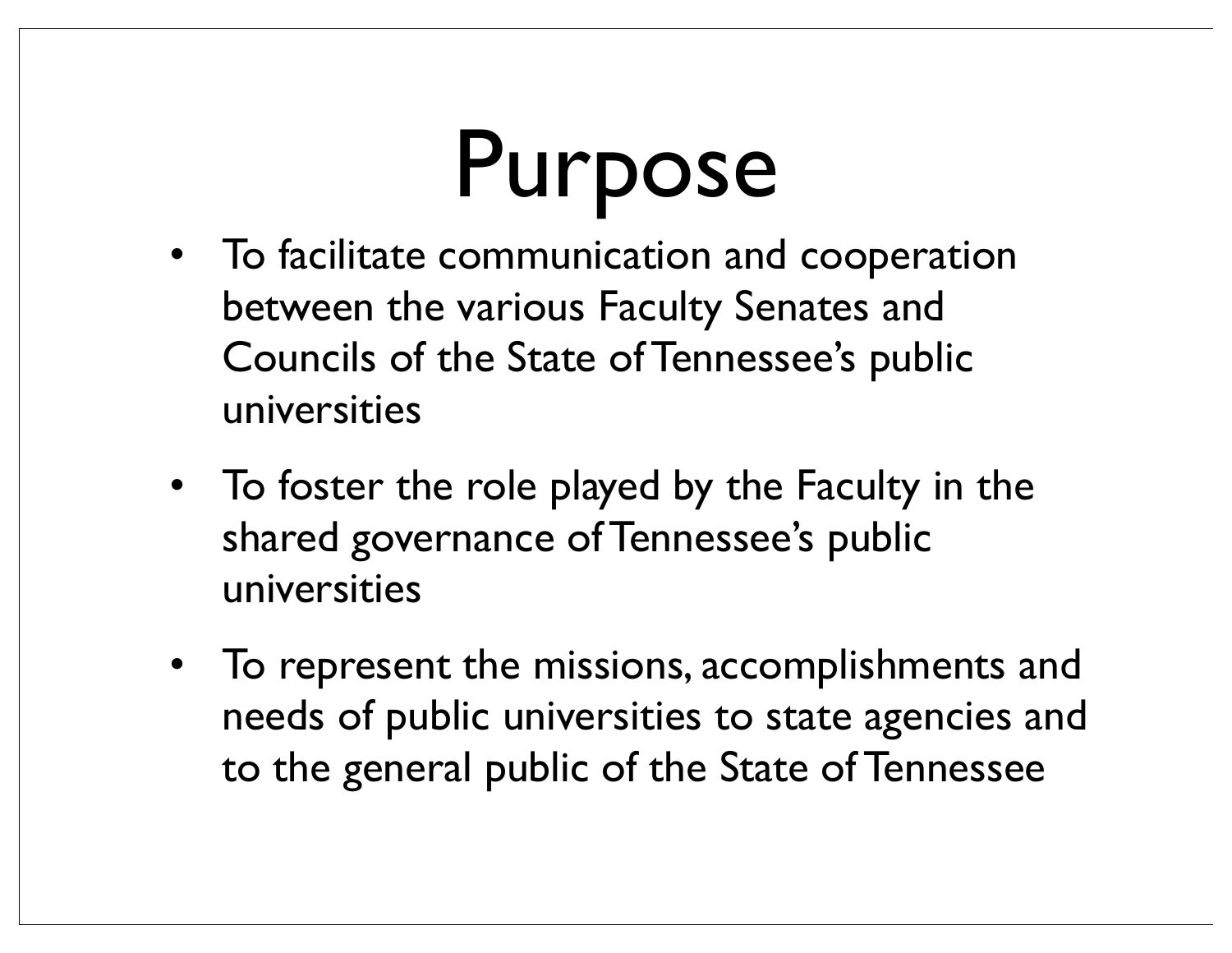### **Officers**

- President\* Toby Boulet, UTK
- President-Elect Tom Schacht, ETSU
- Past President Jeff Berman (Memphis)
- Secretary Lyn Miles (UTC)

\* Elected for a one-year term, alternately from a campus of TBR and a campus of UT.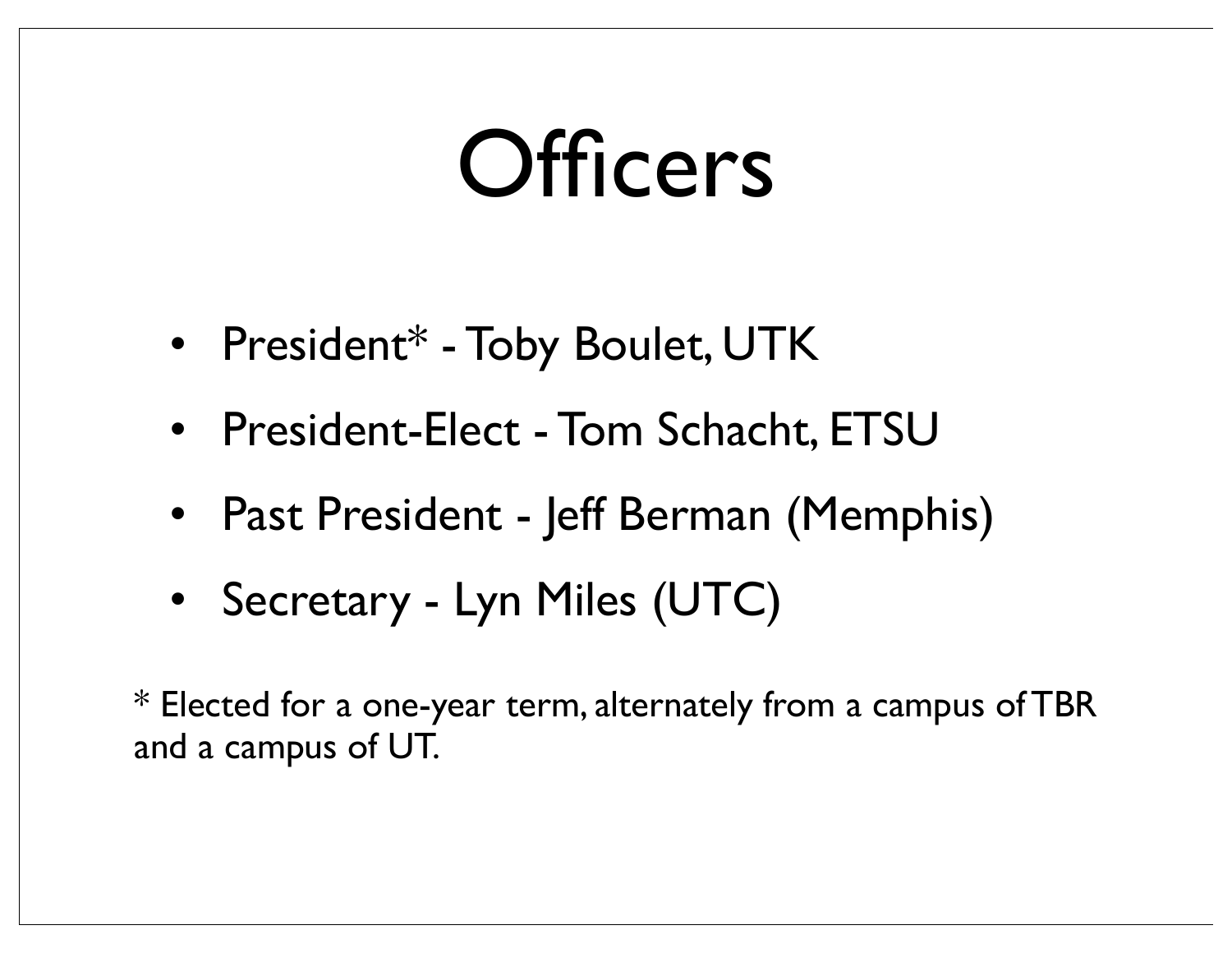## Semiannual Meetings

- Fall (prior to start of classes)
- Spring (late March or early April)
- History: Fall Creek Falls, Hotel in Nashville, MTSU, UTC, APSU, ETSU, UTM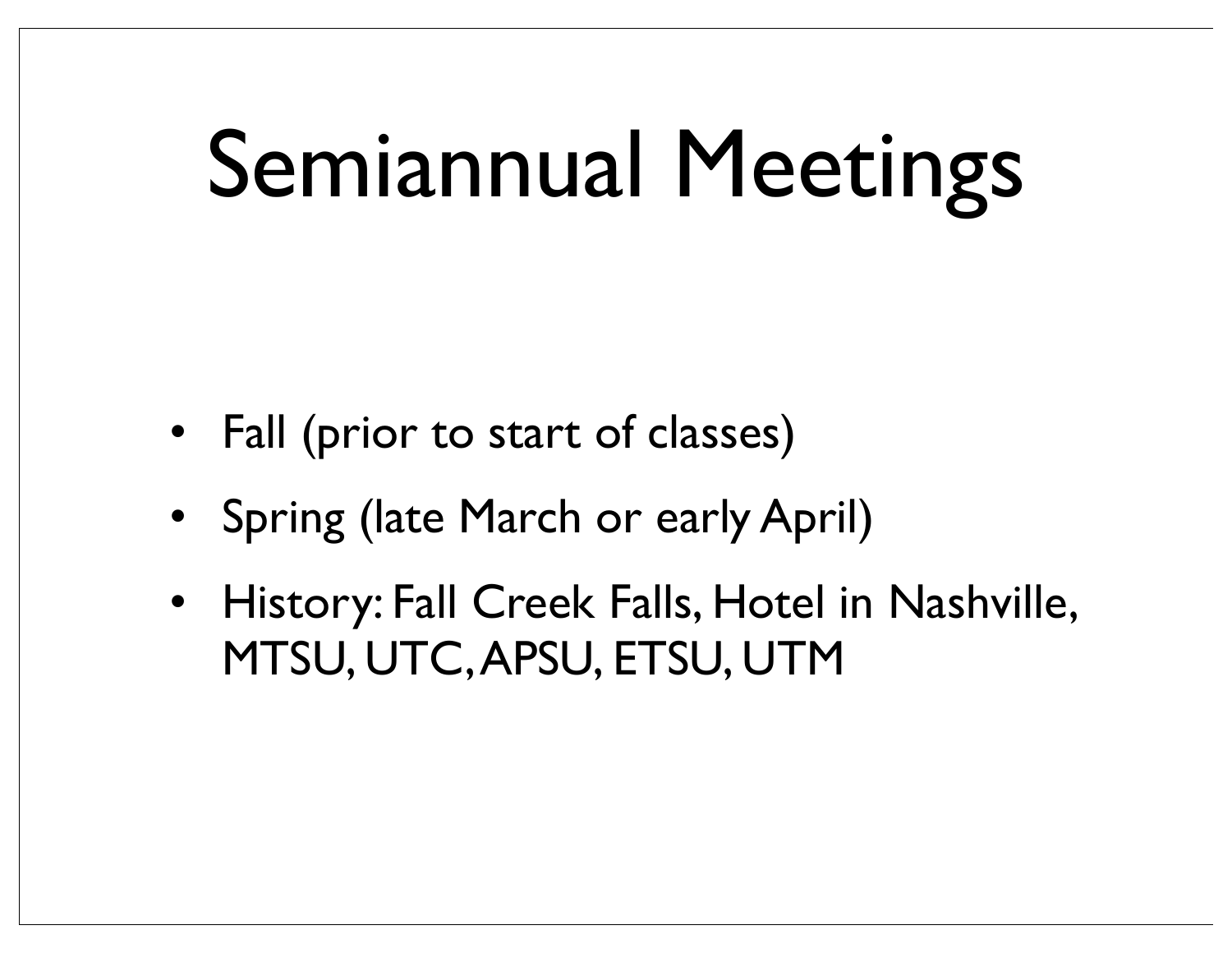## Member Representatives

- One vote per campus (typically Faculty Senate President).
- One other person elected by each campus as alternate voting member.
- Each campus's delegation at a TUFS meeting may include other people.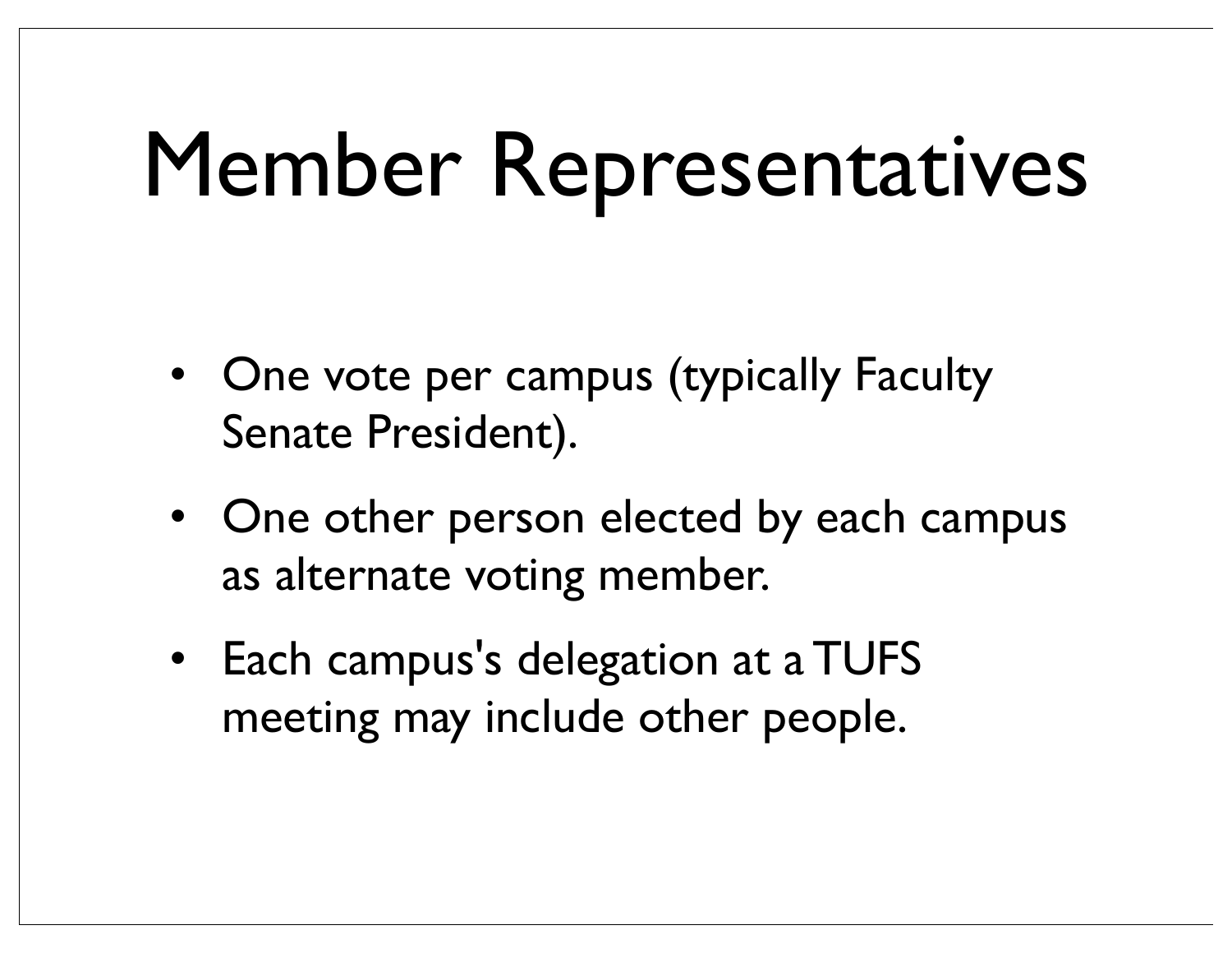#### Guests

- Austin Peay Univ. President Tim Hall
- Commissioner of Finance Warren Neel
- Tennessee Representative Kim McMillan
- Tennessee Representative Beth Harwell
- UT-Chattanooga Chancellor Roger Brown
- THEC Director Rich Rhoda
- UT Chattanooga Provost Phil Oldham
- Tennessee State Senator Andy Berke
- UT President Joseph DiPietro
- TBR Chancellor John Morgan
- Tennessee State Representative Joe Pitts
- East Tenn. State Univ. President Paul Stanton
- AAUP National Treasurer Howard Bunsis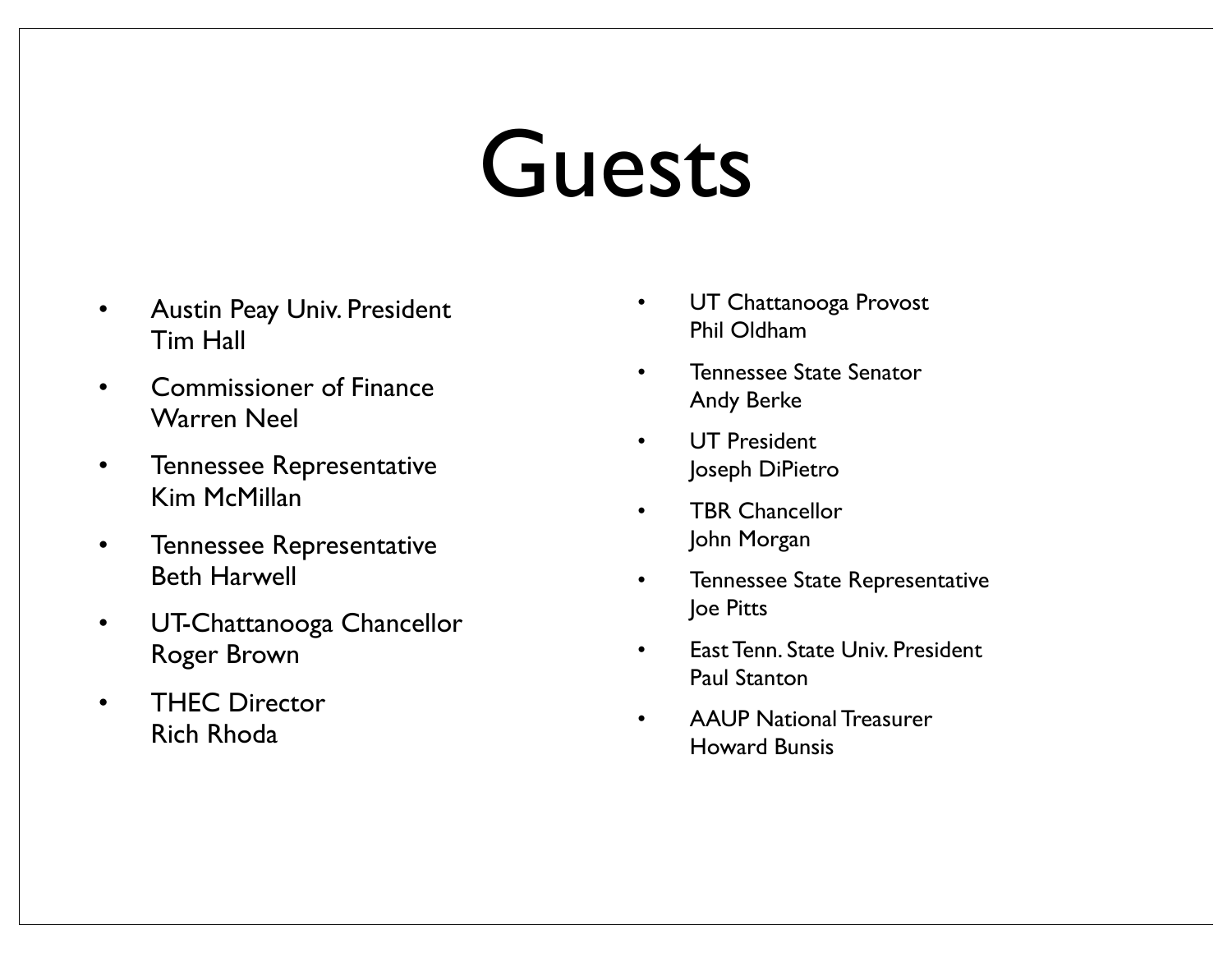### Recent Activities

- Testified about CCTA before the Tennessee House of Representatives Education **Committee**
- Testified about CCTA before the Tennessee Senate Education Committee
- Invited to meetings of the THEC Master Plan Committee